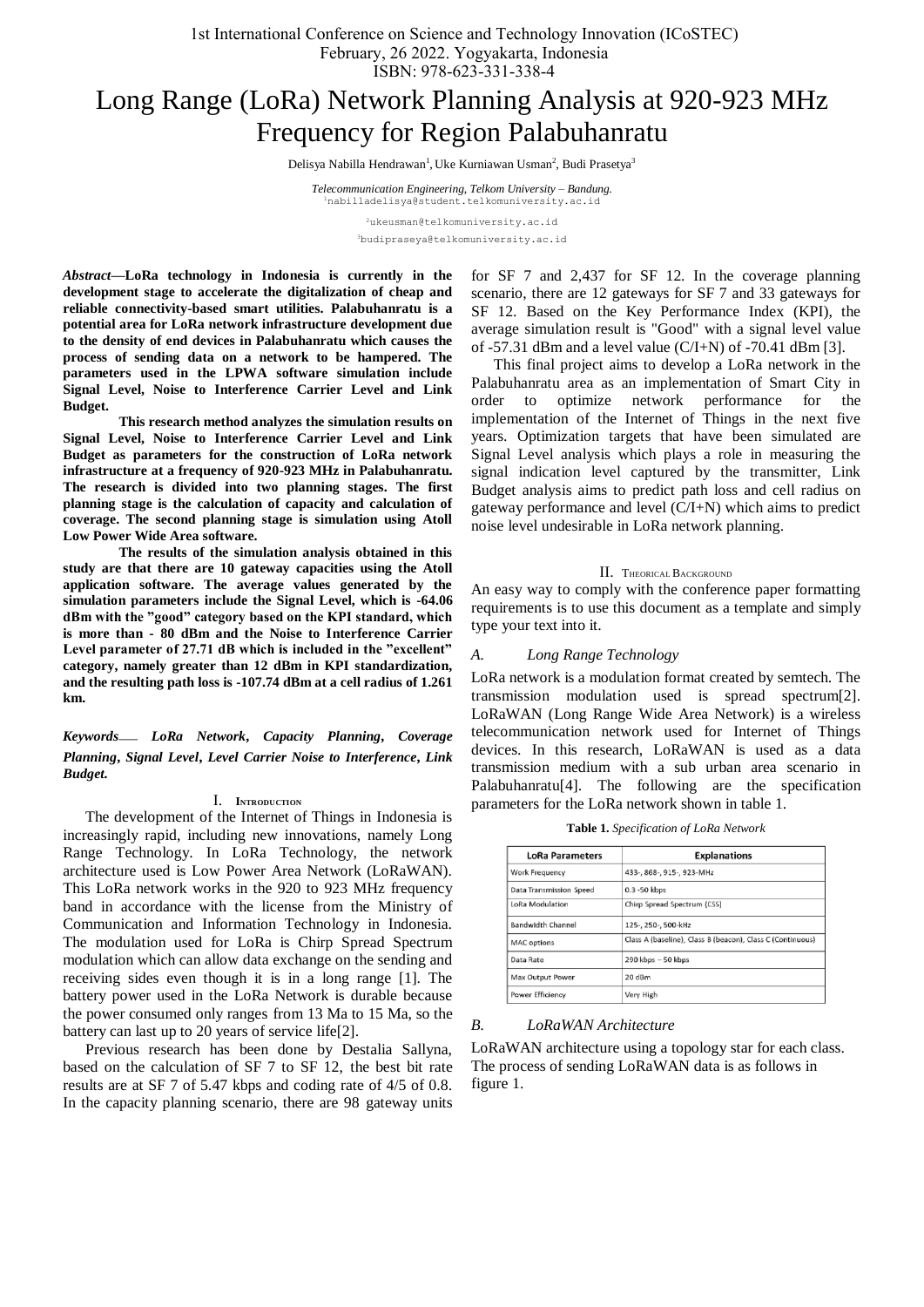

**Figure 1.** *LoRaWAN Architecture[7].*

The first step, from the device is received by several gateways with the range of LoRaWAN. Each gateway continues to send packets that have been received by the device to a network server available in the cloud via backhaul. Examples are Ethernet, WiFi, Satellite and Cellular. Next, the network server manages the network and filters packets received from the gateway and then does ACK scheduling (acknowledgments) and adjustments to the adaptive data rate[7].

# *C. LoRaWAN Modulation Parameters*

parameters on LoRaWAN modulation include Bandwidth, Spreading Factor, Coding Rate and Bit Rate[3]. This modulation parameter plays a role in the specification and calculation of the LoRaWAN network.

#### *D. Bandwidth*

Bandwidth is the width of the frequency used to modulate the signal information. Bandwidth also plays a role in representing the chip rate of the lora signal modulation [16]. Bandwidth for LoRa is in the range of 125 kHz to 500 kHz. In this study, a bandwidth of 125 KHz was used to be applied to the Palabuhanratu area..

## *E. Spreading Factor*

Spreading Factor is the number of chips contained in a symbol[3]. The Spreading Factor value in LoRa consists of a Spreading Factor of 7 to a Spreading Factor of 12. Each number in the Spreading Factor represents the chips that are modulated per symbol. Spreading Factor uses the Code Division Multiple Access (CDMA) technique as a solution to avoid data collisions [10]. The table on the spreading factor for a bandwidth of 125 KHz is shown as follows.

**Table 2.** *Spreadung Factor for Bandwidth 125 KHz*10].

| SF              | Range |
|-----------------|-------|
| (125KHz)        | (km)  |
| SF7             | 2     |
| SF <sub>8</sub> |       |
| SF <sub>9</sub> | 6     |
| <b>SF10</b>     | 8     |
| SF11            | 11    |
| SF12            | 14    |

Based on table 2.1 above shows the comparison of the distance in (km) with the spreading factor at a bandwidth of 125 KHz. The change in distance is directly proportional to the resulting spreading factor, the greater the value of the spreading factor, the further the distance generated, but if the greater the distance setting on the spreading factor is used, it will increase the sensitivity of the receiver and can slow down data transmission [10].

In this research, using a spreading factor of 7 with a coding rate of 4/5 based on a LoRa network simulation scenario, because LoRa requires a high bit rate to handle PER (Packet Error Rate) in order to facilitate the data transmission process. PER is determined by the bit rate in SF, the largest bit rate value is obtained at SF 7 and CR 4/5 with a value of 5,46875 kbps.

#### *F. Coding Rate*

Coding Rate is a parameter that works to increase Forward Error Correction (FEC). The redundancy in the coding rate makes the LoRa signal more resistant to short-term interference. The value of the coding rate needs to be adjusted to the condition of the channel used, if there is too much interference, there will be an increase in the coding rate at the existing transmission time [16]. The formula for coding rate is shown as follows.

$$
cr=\frac{4}{4+n}
$$

Description: n is the value of 1,2,3 and 4.

#### *G. Bit Rate*

The formula for coding rate is shown as follows Bit rate is the rate of change of bits per unit time [9]. The bit rate in LoRa is binary, namely 0 or 1[3]. The formula for the bit rate is shown as follows:

$$
Rb = SF \left(\frac{1}{\frac{2^{SF}}{BW}}\right) (CR)
$$

Description : Rb : Bit Rate (bits/second) SF : Spreading Factor BW : Bandwidth (kHz) CR : Coding Rate

#### *H. LoRa Network Dimensioning Stage*

Dimensioning is part of the detailed planning and optimization process, which provides detailed planning for network estimates. LoRa dimensioning is divided into two parts, namely capacity and coverage[11].

# *Capacity Planning*

Capacity planning functions to calculate gateway capacity, cell coverage and cell radius based on cellular network subscribers available in the Palabuhanratu area for electricity, water and gas services as shown in table 2 below.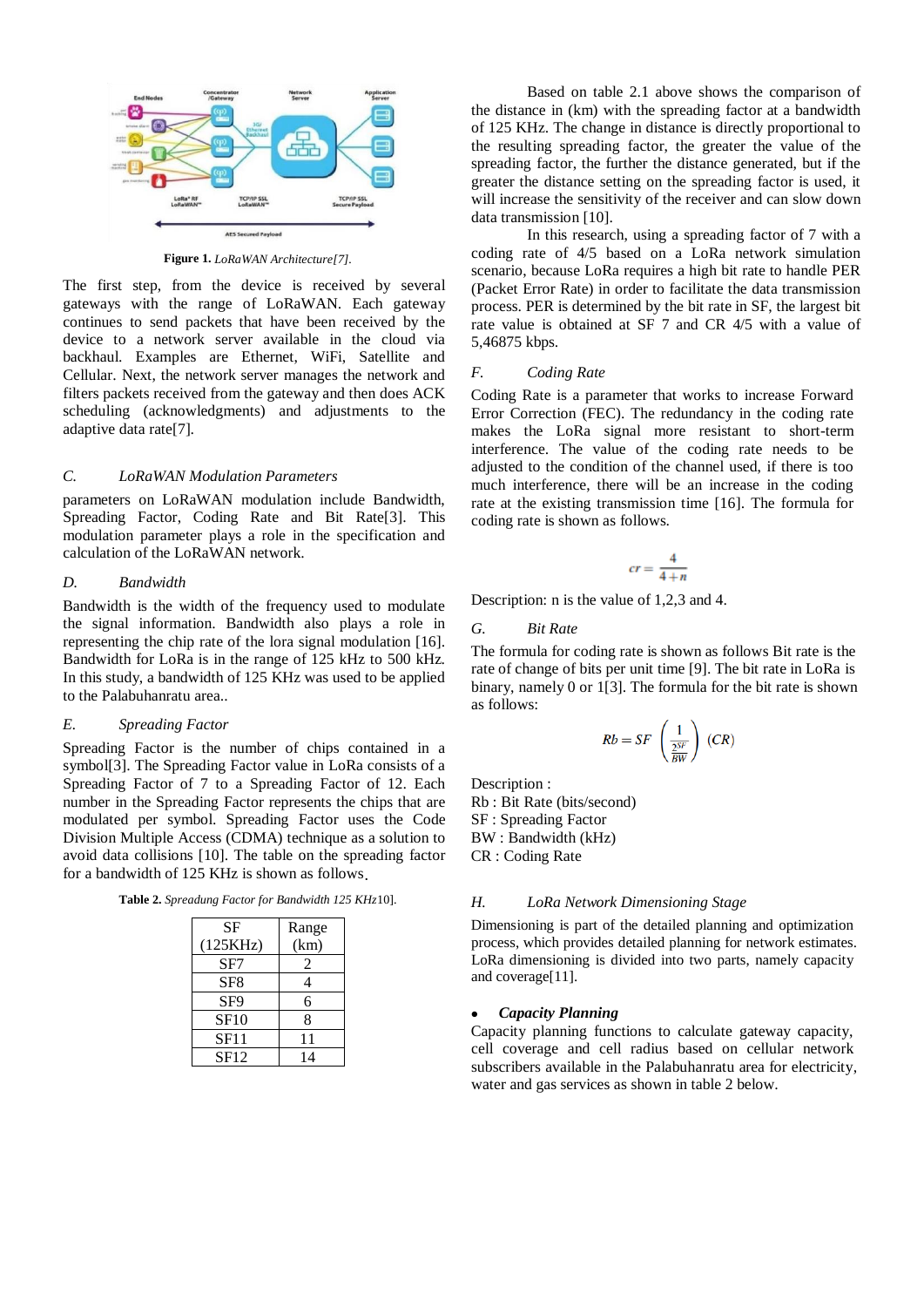**Table 3.** *Calculation of Capacity Parameters*

| Description                             | Electric | Water   | Gas     | Unit |
|-----------------------------------------|----------|---------|---------|------|
| <b>Total Network</b><br>User Throughput | 264.856  | 428.723 | 295.313 | Kbps |
| <b>Total Site</b><br>Calculation (DL)   | 8,021    | 13,892  | 8,943   | Site |
| <b>Total Site</b><br>Calculation (UL)   | 6,683    | 11,575  | 7,451   | Site |
| Number of<br>User (DL)                  | 78,816   | 45,506  | 70,687  | User |
| Number of<br>User (UL)                  | 94.593   | 54,616  | 84,838  | User |
| Cell Coverage<br>(DL)                   | 5,286    | 3,052   | 4,740   | km   |
| Cell Coverage<br>(UL)                   | 6,344    | 3,663   | 5,689   | km   |
| Cell Radius<br>Omni (DL)                | 1,425    | 1.083   | 1,350   | km   |
| Cell Radius<br>Omni (UL)                | 1,562    | 1.186   | 1.479   | km   |

# *Coverage Planning*

The link budget calculation in coverage planning determines the final value of MAPL (Maximum Allowable Path Loss). Some of the parameters for the calculation of the link budget are shown in table 3.

**Table 4.** *Calculation of Coverage Parameters*

| Spreading<br>Factor | <b>RSSI</b><br>(dB) | EIRP<br>Gateway<br>(dBm) | <b>EIRP</b><br><b>End Device</b><br>(dBm) | <b>SNR</b><br>(dB) | <b>MAPL</b><br><b>DOWNLINK</b><br>(dB) | MAPL<br><b>UPLINK</b><br>(dB) |
|---------------------|---------------------|--------------------------|-------------------------------------------|--------------------|----------------------------------------|-------------------------------|
| 7                   | $-121.531$          | 18                       | 9.67                                      | $-7.5$             | 139,031                                | 131,201                       |
| 8                   | $-124.031$          | 18                       | 9.67                                      | $-10$              | 142,031                                | 133,701                       |
| 9                   | $-126,531$          | 18                       | 9,67                                      | $-12.5$            | 144,531                                | 136,201                       |
| 10                  | $-129.031$          | 18                       | 9.67                                      | $-15$              | 147,031                                | 138,701                       |
| 11                  | $-131.531$          | 18                       | 9.67                                      | $-17.5$            | 149,531                                | 141,201                       |
| 12                  | $-134.031$          | 18                       | 9,67                                      | $-20$              | 152,031                                | 143,701                       |

#### *I. Key Performance Indicator (KPI)*

Key Performance Indicator (KPI) is an indicator from an operator to measure the quality of the network performance. Some of the parameters are:

 *Reference Signal Received Power (RSRP)* RSRP is The average power value received by the user. The following are the signal level criteria for KPI standardization, which are shown in table 4.

| Table 5. KPI of RSRP |                           |  |  |
|----------------------|---------------------------|--|--|
| Category             | Range RSRP<br>Value (dBm) |  |  |
| Good                 | $-60$ to $-80$            |  |  |
| Normal               | $-81$ to $-110$           |  |  |
| Bad                  | $-110$ to $-130$          |  |  |

#### *Carrier to Interference Noise Ratio (CINR)*

CINR is the ratio of the signal power which has been modulated with the sum of noise and interference. CINR is often used as a parameter to measure the Quality of Service of a signal and is expressed in dB units. KPI of CINR parameter values can be seen in the table 5.

**Table 6.** *KPI of CINR*

| No. | Categories | Values (dBm)     |
|-----|------------|------------------|
|     | Good       | $\geq 16$ to 30  |
|     | Normal     | $\geq 1$ to < 16 |
|     | Poor       | $>10$ to <1      |

## *J. Geographical Conditions of Palabuhanratu*

Palabuhanratu is an area with a geographical location of 726' latitude and 10739' east longitude. Palabuhanratu has an area of about 42.4 km. Topographically, Palabuhanratu subdistrict is located at an altitude of 0 to 800 m above sea level, for the agricultural area is 6793.00 Ha and non-agricultural area is 147.00 Ha. The boundaries of Palabuhanratu, Sukabumi Regency, in the north are directly bordered by the Cikakak sub-district, in the south by the Simpenan subdistrict, in the east by the Bantargadung sub-district and in the west by the Indonesian Ocean[14].



**Figure 2.** *Geographical Conditions of Palabuhanratu* [7].

#### *K. LoRa Network Model and Design*

LoRa network design model is carried out on Atoll software with a Low Power Wide Area template at a frequency of 920-923 MHz. The design of the LoRa network implementation in the context of the formation of a smart city in Palabuhanratu is shown in Figure 2:



**Figure 3.** *LoRa Network Model and Design* 

The LoRa planning stage begins with data from smart city devices such as smart buildings, smart healthcare, smart energy, smart mobility, smart technology and smart infrastructure that are received by two types of gateways,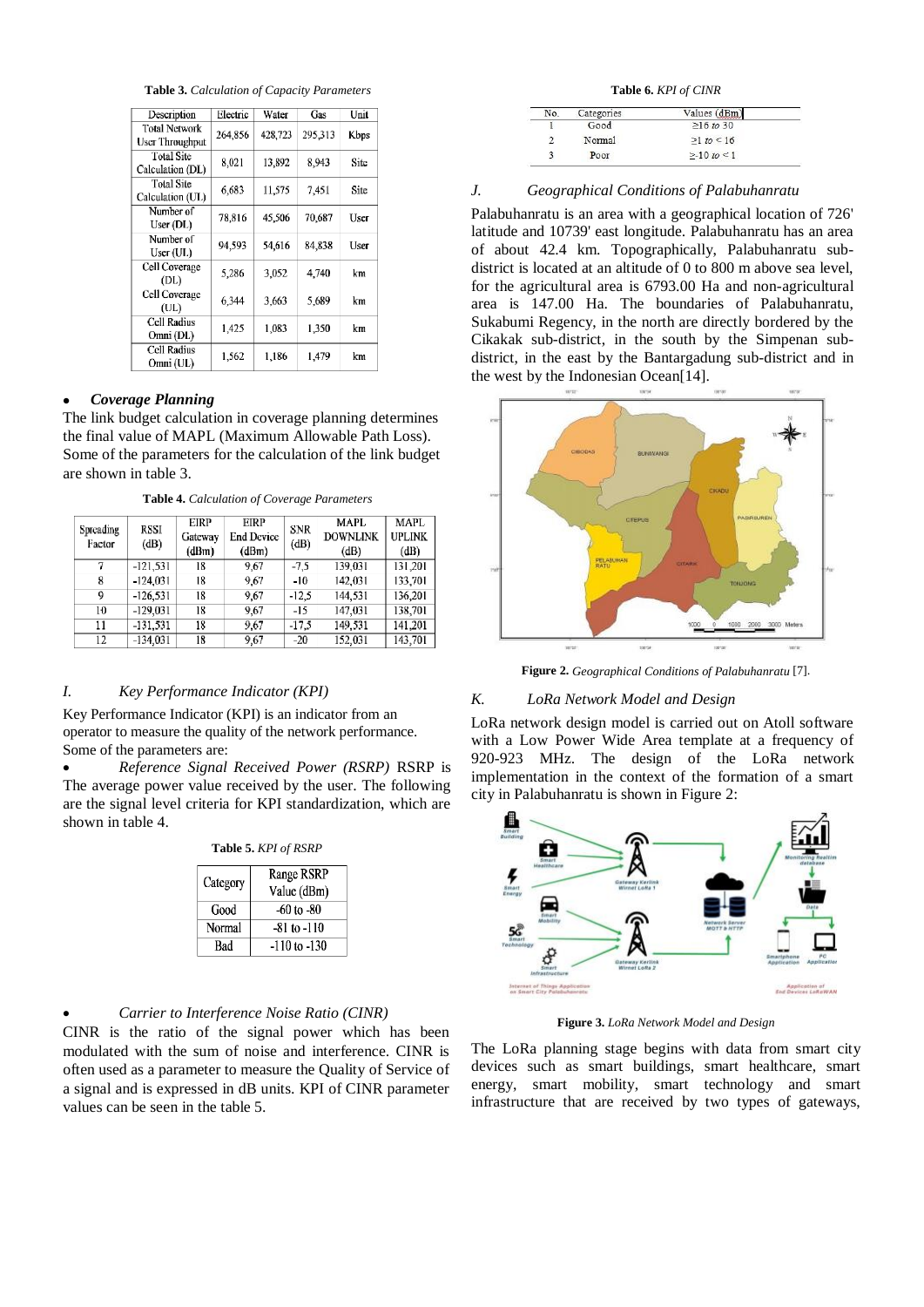namely gateway kerlink wirenet stations within LoRaWAN coverage, each gateway continues sending packets received. by a network server with the cloud via backhaul using a cellular data plan or a WiFi network.

The network server has HTTP and MQTT protocols that regulate network traffic in CDMA so that data collisions do not occur. Network Server also plays a role in filtering packets received from the Kerlink gateway so that data can be monitored. After the data monitoring process is complete, data is sent from the server to the client via a smartphone or personal computer connected to the internet network.

#### III. LORA SYSTEM

This research focuses on improving the LoRa network at a frequency 923 MHz in Palabuhanratu Region. In the LoRa Network design system, a flow diagram is required that aims to form a systematic network arrangement. The flow diagram for LoRaWAN network design is shown in figure 4.



**Figure 4**. *Flowchart of The Research*

1. Data searches or literature studies play a role in finding some information related to the parameters and specifications of the LoRa Network, population data, geographic conditions of the Palabuhanratu area and the dominant market sell operator used in Palabuhanratu District in the number of data packages used per day. LoRa network analysis is divided into calculation and simulation parameters. The calculation parameters include bandwidth, spreading factor and coding rate. Meanwhile, the simulation parameters include coverage and capacity planning which will later be simulated on the Atoll LPWA software, using each gateway which will be calculated at the LoRa parameter calculation stage.

- 2. The next stage is dimensioning. The first dimensioning stage is capacity which aims to determine the final value of LoRa on the downlink and uplink. The parameters generated by capacity planning include the total user of dimensioning and the number of gateway capacity. The second dimensioning stage is coverage planning which aims to determine values based on cell size. In dimensioning coverage, uplink and downlink values are influenced by eNodeB height, user equipment and link budget to get the gateway coverage value.
- 3. The calculation phase consists of capacity planning and coverage planning. Capacity planning is a method that consists of calculating cellular network subscribers, calculating 8 channel gateways, calculating cell coverage and calculating cell radius. Coverage planning is a method that consists of link budget calculations such as SNR, EIRP, MAPL to obtain cell radius values using the Okumura Hatta propagation model, cell area calculations and gateway coverage calculations.
- 4. After calculating each coverage and capacity parameter, the number of gateways is obtained based on a spreading factor of 7 to a spreading of 27 factor 12. In the capacity of the largest number of gateways, namely spreading factor 12, there are 258 gateways for a coding rate of 4/5. The smallest number of gateways is a spreading factor of 7 as many as 10 gateways at a coding rate of 4/5. In coverage, the largest number of gateways is spreading factor 7 as many as 3 gateways for all coding rates. The smallest number of gateways is spreading factor 11 and 12 as much as 1 gateway for the entire coding rate.
- 5. Atoll software simulation. The data that is simulated in the software is obtained from the largest number of gateways between coverage planning and capacity planning. Simulation on the Atoll software is carried out to obtain the value of the analysis parameters, namely signal level, level (C/I+N) and link budget.
- 6. The simulation results on the LPWA software include Signal Level of -64.04 dBm, Carrier Noise to Interference Level of 27.71 dBm and parameters on the link budget such as path loss of 107.74 dB, reception gain 0 dB, EIRP power 20 dBm and level indication of the power received as far as -87.78 dBm for capacity planning. At coverage planning Signal Level is -67.45 dBm, Carrier Noise to Interference Level is 18.27 dBm and parameters on the link budget such as pathloss is 117.58 dB, reception gain is 0 dB, EIRP power is 20 dBm and the level of power indication received as far as -97.58 dBm.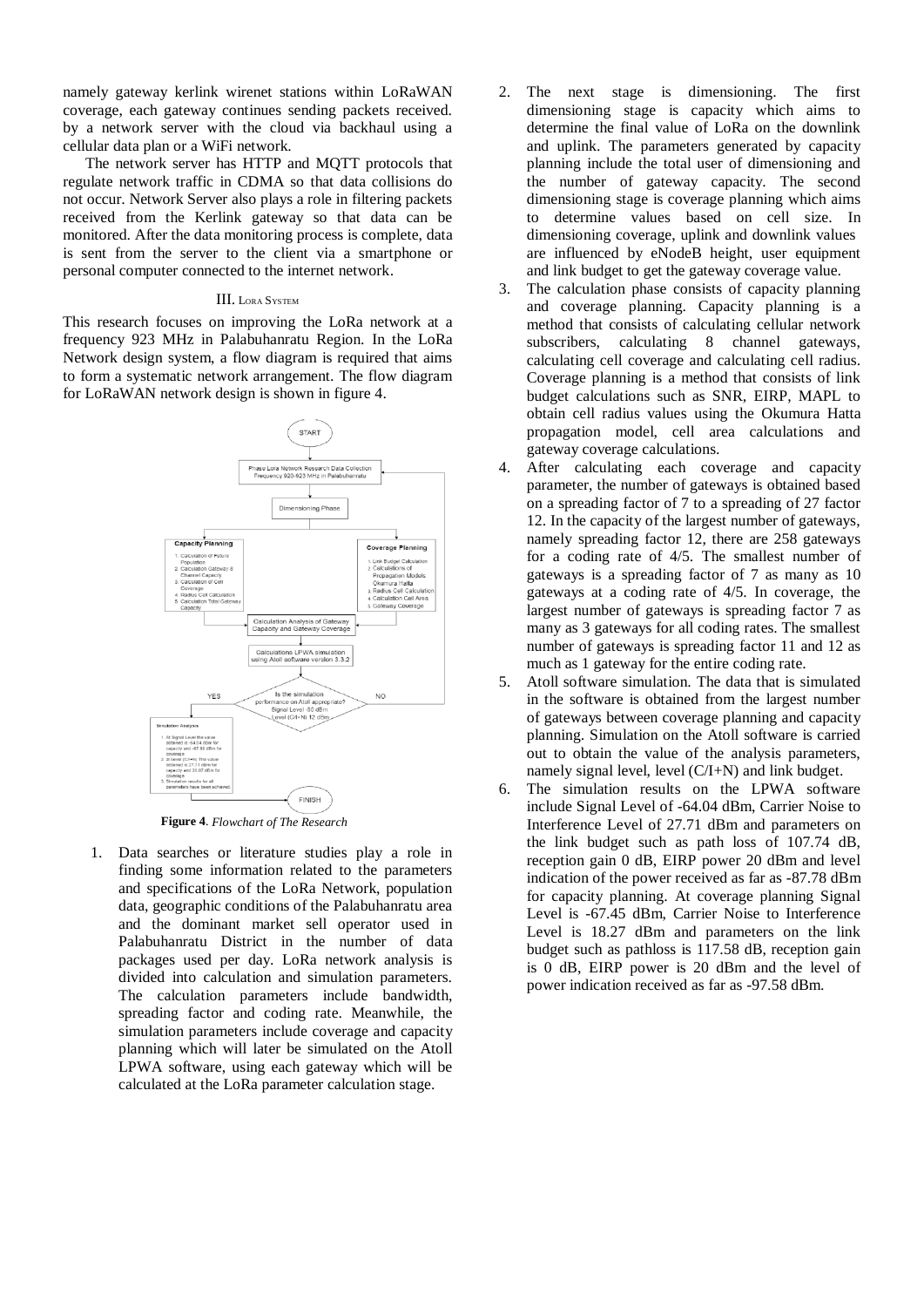#### IV. RESULT AND ANALYSISI

## *A. Improvement Simulation Using Atoll*

LoRa In this research conducted a simulation software Atoll dimensioning includes two parameters, namely the capacity and coverage. The optimization carried out is signal level, CINR and link budget.

# *B. Signal Level Capacity*

In Figure 5, the sites obtained at gateway capacity are 10 sites to be placed in Palabuhanratu. Sites on the LPWA are installed randomly at an estimated cell radius 1.261 km for each gateway.



**Figure 5.** *Signal Level Capacity*

Indicators at the signal level simulation are divided into 3 colors, the red color is a good condition with a value of -60 dBm to -75 dBm, the yellow color goes into normal conditions with a value of -80 dBm to -90 dBm and the green color goes into a bad condition with a value of -100 dBm to 90 dBm



**Figure 6.** *Histogram RSRP Capacity* 

In Figure 6, the vertical line shows the area served in km while the horizontal line shows the value of the signal level in units (dBm). Good capacity signal level is -70 dBm at a distance of 5.09 km. The signal is not good at the value of 100 dBm with a distance of 2.76 km. The closer the LoRa Transmitter is 5.09 km to the gateway, the stronger the signal received is -64.04 dBm by the user. However, if the distance is 2.76 km from LoRa, the site get worse, the stronger the dBm signal received is -100 dBm by the user.

# *C. Signal Level Caverage*

In Figure 7, the sites obtained at gateway capacity are 3 sites to be placed in Palabuhanratu. Sites on the LPWA are installed randomly at an estimated cell radius 2.376 km for each gateway.



**Figure 7***. Signal Level Coverage* 

The signal level indicator in the simulation is divided into 3 colors. The red color is a good condition with a value of 80 dBm to -60 dBm, the yellow color goes into normal conditions with a value of -90 dBm to -81 dBm and the green color goes into a bad condition with a value of -115 dBm to 91 dBm.



**Figure 8.** *Histogram RSRP Coverage* 

The vertical line shows the area served in km while the horizontal line shows the value of the signal level in units (dBm). A good coverage signal level is -70 dBm at a distance of 1.53 km, while a poor signal is at -100 dBm at a distance of 22.9 km. Based on the signal level capacity simulation using the Atoll LPWA software, the average value of the signal level histogram distribution is -67.45 dBm and the standard deviation is 21.01. The result of the signal level has met the KPI (Key Performance Index) standard because it exceeds -80 dBm with a "good" signal level description.

## *D. Level CINR Capacity*

Figure 9 explains the number of gateway capacities with a value of 10 units gateway on the carrier noise to interference level or the signal ratio carrier with interference at gateway.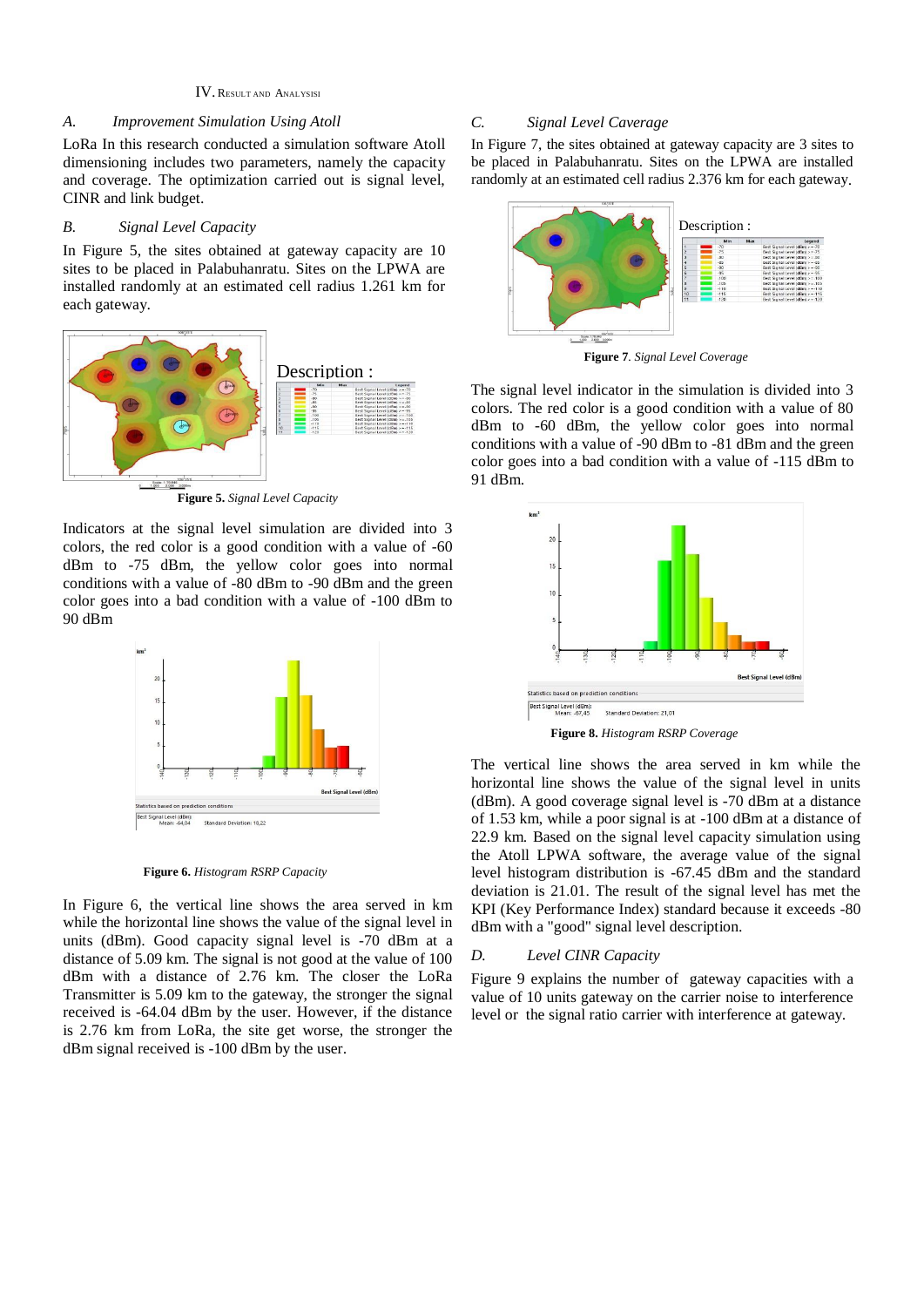

If the signal level is higher, the C/I+N Level obtained also be higher.



**Figure 10***. Histogram CINR Capacity*

In this simulation, the average value obtained is 27.71 dB, which means that the signal quality in the planning area is good or normal. Capacity prediction is done to see the number of users served by eNodeB, downlink and uplink.

#### *E. Level CINR Coverage*

Figure 11 explains the number of gateway capacities with a value of 10 units gateway on the carrier noise to interference level or the signal ratio carrier with interference at gateway.



**Figure 11.** *CINR of Coverage*

The signal level quality simulation performed is Level CINR. The vertical line shows the area served in (km) while the horizontal like shows the value of the signal level units  $(dBm)$ .



**Figure 12.** *Histogram CINR Coverage*

 A good carrier to interference noise ratio level is 34 dBm at a distance of 6.78 km, while the CINR value is not good at 5 dBm at a distance of 0.37 km. In this simulation, the average value obtained is 18.27 dB, which means that the signal quality in the planning area is good or normal.

#### V. CONCLUSIONS

## *Recapitulation Result Analysis*

The following is a recapitulation table of simulation results and calculation analysis on the LoRa network which is shown in table 6.

**Table 6.** *Recapitulation for Result and Simulation* 

| Parameter       | Capacity Planning | Coverage Planning |
|-----------------|-------------------|-------------------|
| Gateway         | 10 unit           | 3 unit            |
| Signal Level    | $-64,04$ dBm      | $-67,45$ dBm      |
| Level $(C/I+N)$ | 27,71 dBm         | 18,27 dBm         |
| Radius sel      | 1,261 km          | 2.285 km          |
| Pathloss        | 107,74 dB         | 117,58 dB         |

 The results of the simulation recapitulation based on table 4 are 10 gateway units on LoRa which cover the entire area of Palabuhanratu. The average values obtained include signal level, which is -64.04 dBm, signal level coverage to noise interference of 27.71 dBm and link budget such as path loss of 107.74 dB, cell radius of 1.261 km, reception gain of 0 dB, EIRP power is 20 dBm and the signal level indication for receiving power is -87.78 dBm.

 While the recapitulation of the simulation results on coverage planning gets 3 gateway units, signal level is -67.45 dBm, signal level coverage to noise interference is 18.27 dBm with link budget parameters such as path loss of 117.58 dB, cell radius of 2,376 km, reception gain is 0 dB, EIRP power is 20 dBm and the signal level indication for receiving power is -96.97 dBm. The results of the simulation analysis and overall calculations that have been carried out on capacity planning meet the requirements for the Palabuhanratu area until 2025.